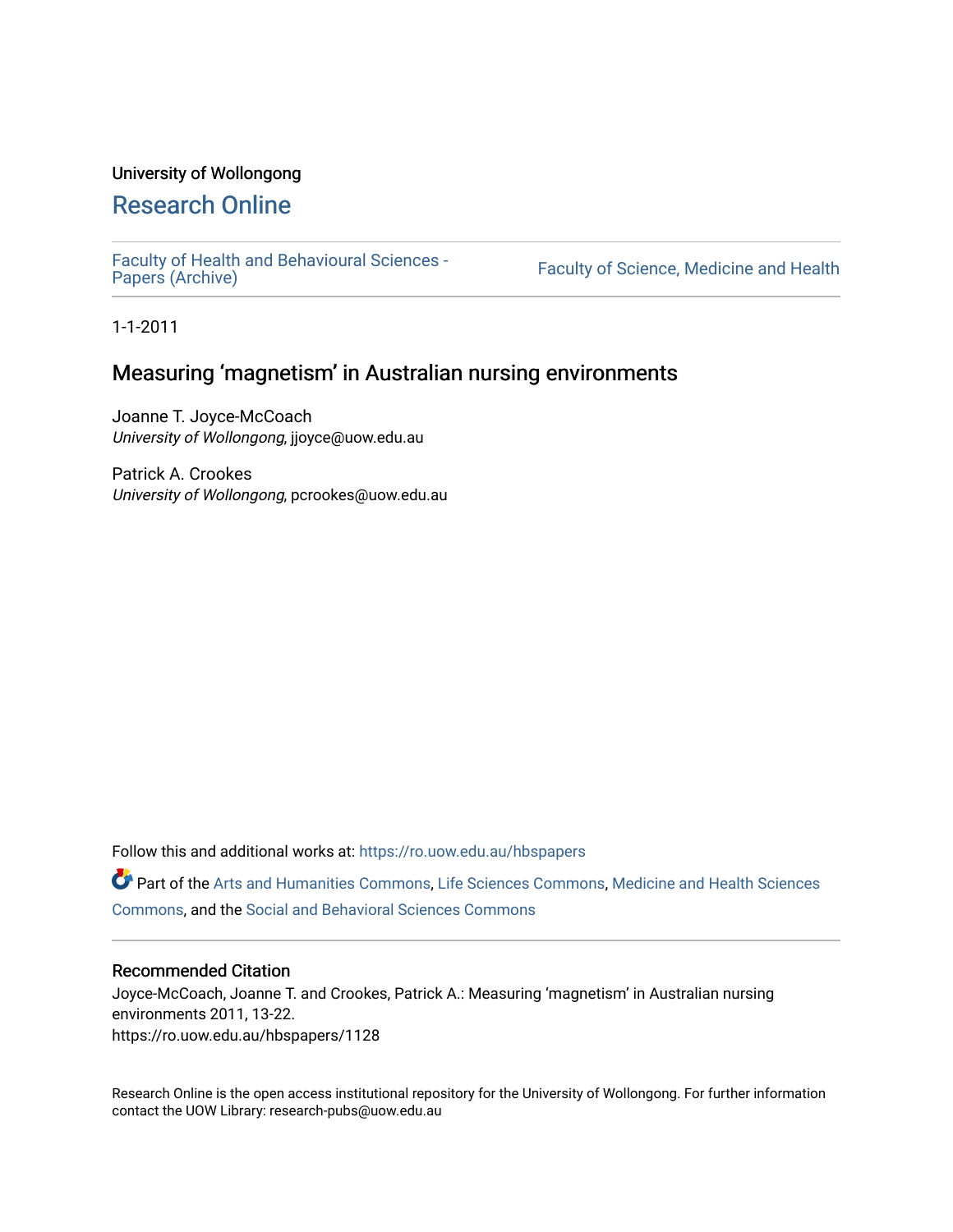# Measuring 'magnetism' in Australian nursing environments

# **Abstract**

Objective The aim of this research project was to use the NWI‑R:A tool to measure the organisational features that impact on 'magnetism' in Australian health facilities. Design The cross sectional survey questionnaire incorporated the Nursing Work Index‑Revised: Australian (NWI‑R:A) developed by Joyce and Crookes (2007). Subjects Participants were registered nursing staff (n=262) including ward nurses and managers within a group of four Australian hospitals. Main outcome measures To measure the organisational features that impact on 'magnetism' in Australian health facilities using the NWI-R:A tool specifically developed for the Australian context. Results The results have identified a number of consistent patterns in nursing staff views in relation to the magnet features present in their current practice environment. The findings have affirmed results reported by Joyce and Crookes (2007) that respondents in the Australian surveys consider positively, the quality of care and the level of support from management in their workplace. The calibre of leadership and support was also considered favourably as were the relationships between health professionals. Conversely the respondents indicated their workplace provided insufficient nurse participation in decision making and inadequate staffing and resources for practice. Conclusions The establishment of a tool for the reliable measurement of magnetism in Australian facilities allows for the transferability of the magnet concept to Australia. A better understanding of nursing staff perceptions on the presence of magnet features in their workplace can be used to inform the development of magnetism in Australian health facilities. This research develops the concept of `magnetism' to health organisations in Australia extending on existing research. By using the magnet framework to underpin the planning and development of organisational governance administrators and managers will be well positioned to improve staff retention.

# Keywords

environments, nursing, measuring, magnetism, australian

# **Disciplines**

Arts and Humanities | Life Sciences | Medicine and Health Sciences | Social and Behavioral Sciences

# Publication Details

Joyce-McCoach, J. & Crookes, P. (2011). Measuring 'magnetism' in Australian nursing environments. Australian Journal of Advanced Nursing, 29 (2), 13-22.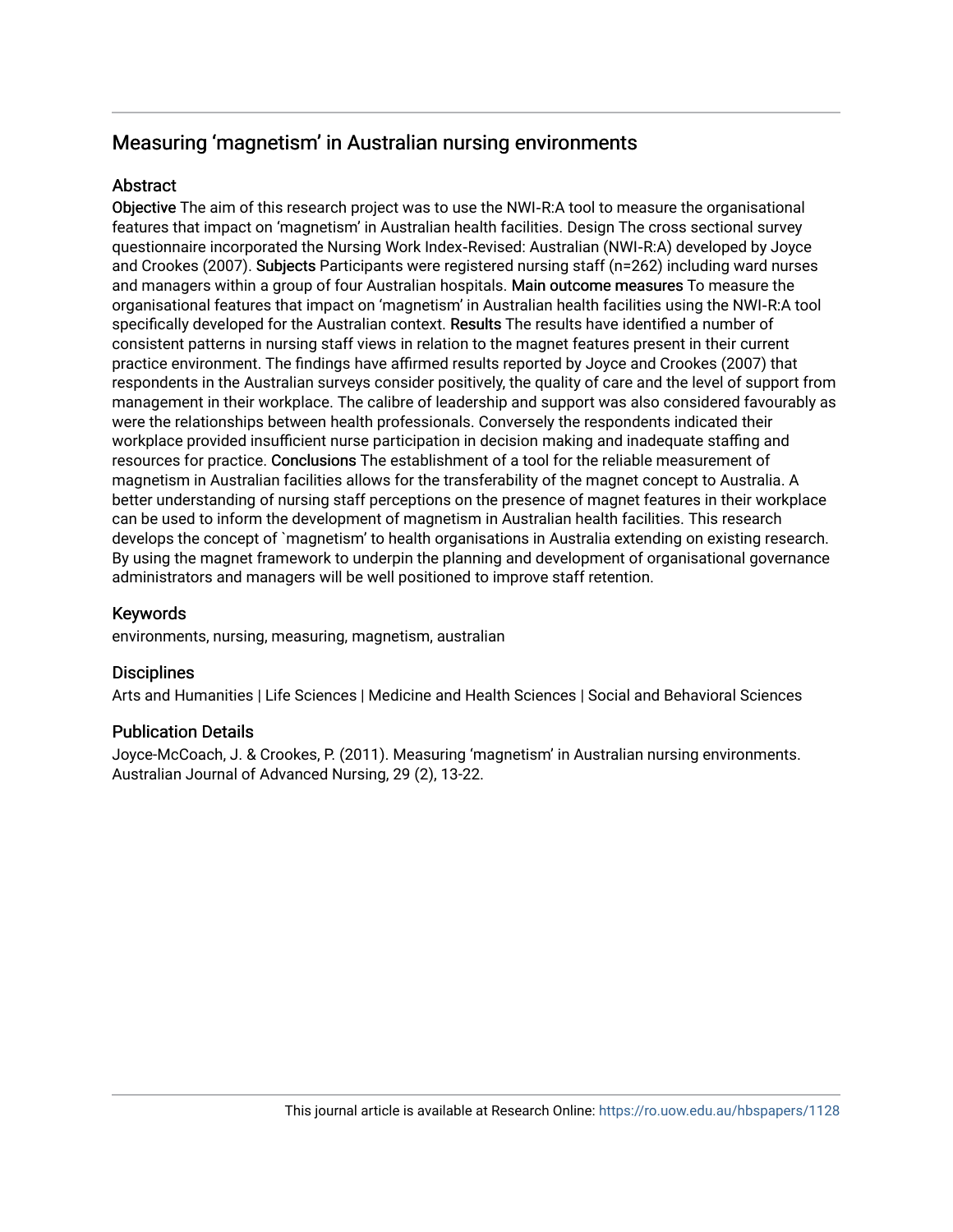# Measuring 'magnetism' in Australian nursing environments

# **AUTHORS**

# Joanne Joyce‑McCoach

RN, Ba Nursing, Grad Dip HSc (Health Education), Ma Nursing Lecturer, Department of Nursing, University of Wollongong. Enrolled in PhD Nursing, University of Wollongong. joanne\_joyce@uow.edu.au

#### Professor Patrick Crookes

RN, RNT, Cert.ed, BSc (Nurs), PhD Head of Department of Nursing, University of Wollongong. patrick\_crookes@uow.edu.au

# KEY WORDS

nursing attraction and retention, magnet hospitals, Nursing Work Index–Revised: Australian (NWI‑R:A).

# ABSTRACT

#### **Objective**

The aim of this research project was to use the NWI-R:A tool to measure the organisational features that impact on 'magnetism' in Australian health facilities.

#### Design

The cross sectional survey questionnaire incorporated the Nursing Work Index-Revised: Australian (NWI-R:A) developed by Joyce and Crookes (2007).

# **Subjects**

Participants were registered nursing staff (n=262) including ward nurses and managers within a group of four Australian hospitals.

#### Main outcome measures

To measure the organisational features that impact on 'magnetism' in Australian health facilities using the NWI-R:A tool specifically developed for the Australian context.

#### Results

The results have identified a number of consistent patterns in nursing staff views in relation to the magnet features present in their current practice environment. The findings have affirmed results reported by Joyce and Crookes (2007) that respondents in the Australian surveys consider positively, the quality of care and the level of support from management in their workplace. The calibre of leadership and support was also considered favourably as were the relationships between health professionals. Conversely the respondents indicated their workplace provided insufficient nurse participation in decision making and inadequate staffing and resources for practice.

# **Conclusions**

The establishment of a tool for the reliable measurement of magnetism in Australian facilities allows for the transferability of the magnet concept to Australia. A better understanding of nursing staff perceptions on the presence of magnet features in their workplace can be used to inform the development of magnetism in Australian health facilities. This research develops the concept of `magnetism' to health organisations in Australia extending on existing research. By using the magnet framework to underpin the planning and development of organisational governance administrators and managers will be well positioned to improve staff retention.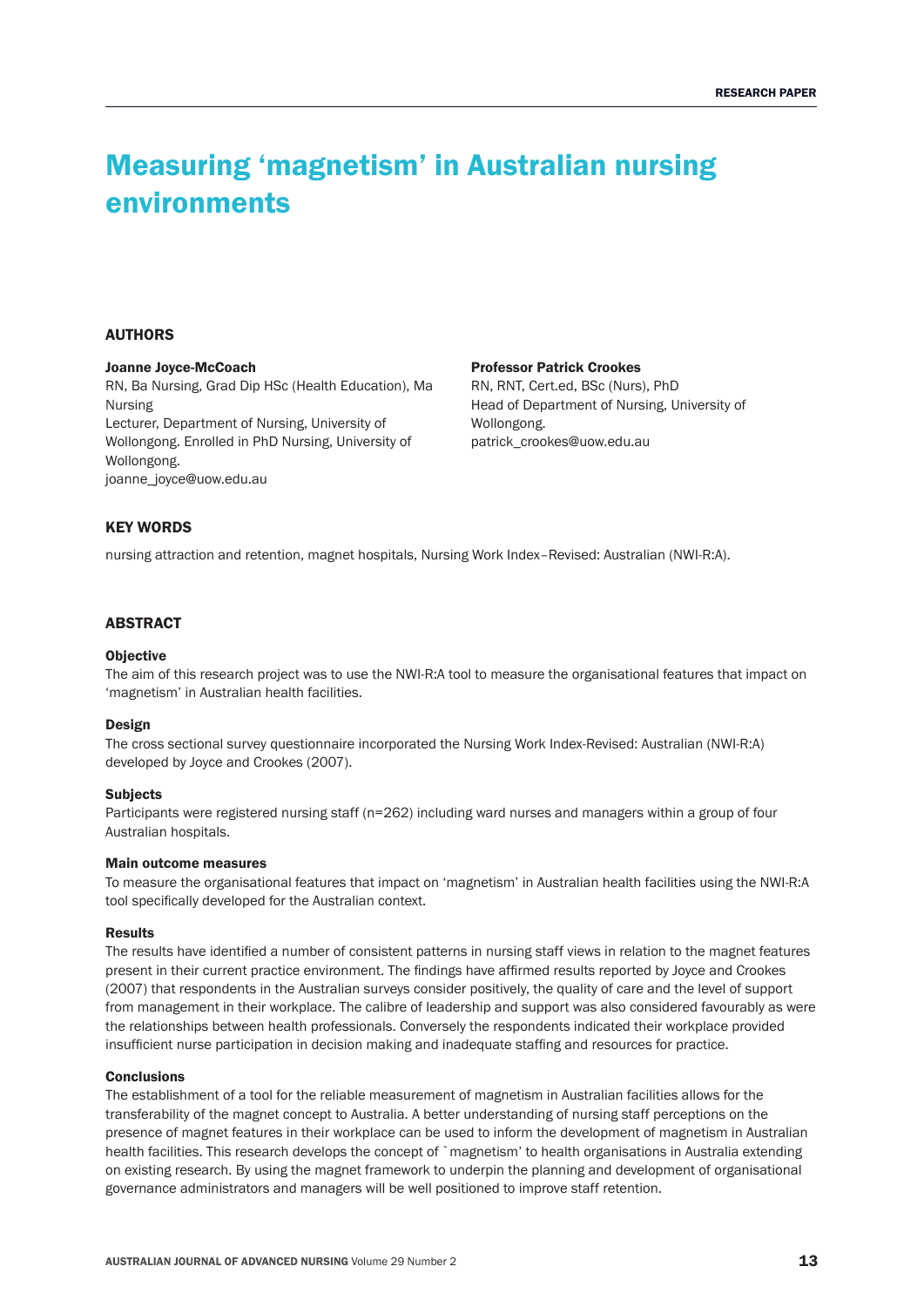# INTRODUCTION

At present, despite an increase in actual health workforce numbers, several trends are impacting on the availability and participation of health care workers in the workforce: ageing of the workforce; lower average working hours; and issues of job satisfaction resulting in a considerable number of health professionals not practising in their profession (Productivity Commission 2005; Preston 2002). The health workforce demand is also impacted on by the increasing life expectancy of the Australian population and the increasing incidence of chronic illnesses (Duckett 2005).

Impacts of these issues are already evident and projections for the future are pessimistic. The use of the magnet hospital concept as a strategy to address these deteriorating trends is an option that warrants further exploration. The magnet hospital concept could be used as a conceptual basis for developing health care environments that are responsive to the increased workforce trends of poor attraction and retention of staff.

There is considerable evidence spanning two decades to show the success of magnet hospitals, in attracting and retaining nursing staff (Kramer 1990; Kramer and Hafner 1989; Kramer and Schmalenberg 1988a; 1988b; McClure et al 1983). These hospitals have also been shown to have consistently produced better outcomes for staff and patients as demonstrated in higher job satisfaction and quality patient care, than non‑magnet hospitals (Aiken et al 2001; 1997; 1994).

The lessons learnt from the global research into the magnet hospital concept are significant to Australia, as a framework for addressing the immediate issues related to the recruitment and retention of professional nursing staff. A magnet hospital is defined as a facility that is 'good place to practice nursing; low turnover and vacancy rates; in a competitive locality' (McClure et al 1983) The features identified as forming the foundation of a magnetism are: participatory management; effective leadership; autonomy of practice; existence of quality care; collegial relationships; career promotion and education opportunities (Upenieks 2003; Jones-Schenk 2001; Aiken and Haven 1999; Kramer and Hafner 1989).

In Australia, like other western countries, there has been an identified shortage of practicing nurses. The increased burden on health care services can be attributed to a number of variables that include workforce issues. It is also impacted on by the increasing life expectancy of the Australian population and declining disability free expectancy rates that have resulted from the increasing incidence of chronic illnesses (Duckett 2005). To date a dearth of research has been undertaken in Australia that measures nursing practice environments and the few studies undertaken have used the US tool. It was considered by the researcher that a broader application of magnet principles in Australia would be achieved through the development of an Australian tool that could inform health care services about how to improve the magnetism of their organisation.

# Measuring Magnetism in Australian facilities

# Aim

The aim of this research project was to utilise a previously validated 'magnet' tool specifically developed for use in NSW, Australia (Joyce and Crookes 2007) to measure magnetism within a group of Australian hospitals. This research will provide a better understanding of nursing staff perceptions on the presence of magnet features in their workplace that can be used to inform the development of magnetism in Australian health facilities.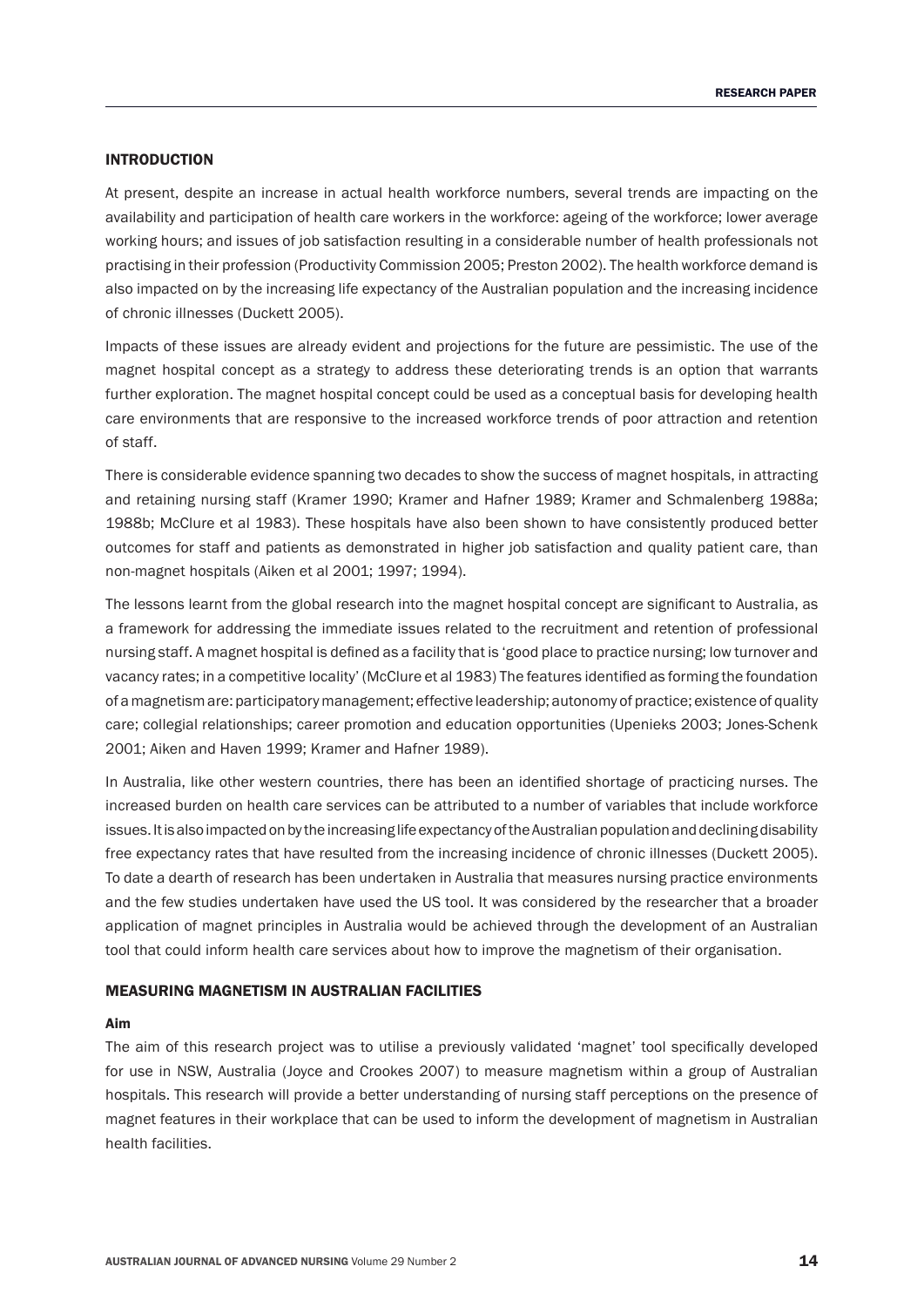# Methods

The first stage of the research involved the development and piloting of an Australian tool to measure magnetism (NWI‑R:A) and was reported previously by Joyce and Crookes (2007). In the second stage the 'Australianised' tool, the NWI–R:A was used to measure the magnet features in a sample of hospitals in the Illawarra region of Australia. The tool was contained within an anonymous questionnaire of registered nursing staff at four facilities, along with questions on biographical information, job satisfaction and their future intentions about working in that facility.

The statistical analysis of the Australian tool replicated the work by Lake (2002) using five subscales each related to the key features of magnet hospitals. Ethics approval was achieved from the Human Research Ethics Committee of the University of Wollongong, HE03/382.

# **Participants**

The research project surveyed registered nursing staff including ward nurses and managers in the four hospitals. The questionnaires were circulated to nursing staff by internal correspondence systems. As this population group works in a shift work structure it was expected that there would be limited opportunities for direct contact between the researcher and the population. Responses were mailed back to the researchers via a (provided) stamped, pre‑addressed envelope to maintain privacy and confidentiality for the respondents.

# **Measure**

The magnetism of the participating Australian facilities was measured using the NWI-R:A a tool consisting of 49 items. Respondents were asked to indicate the level of magnetism on a 4 point Likert scale from 1 (strongly agree) to 4 (strongly disagree). The items were reverse coded so that the overall NWI‑R:A score and the scores for each of the tool subscales shows greater levels of perceived magnetism when the score is higher. This method reflects the data management of previous researcher's allowing for easier comparison of results between the versions of the tool.

The five subscales, used in the analysis of the NWI-R:A were:

- 1. Nursing Foundations for Quality of Care (QC);
- 2. Nurse Manager Ability, Leadership and Support of Nurses (MLS);
- 3. Nurse Participation in Hospital Affairs (NP);
- 4. Staffing and Resource Adequacy (SR); and
- 5. Collegial Nurse‑Physician Relations (NPR).

The statistical analysis of the Australian tool replicated the work of Lake (2002) using the same subscales in the analysis. This study was also informed by the pilot project undertaken by Joyce and Crookes (2007) that established the NWI-R:A produced reliability scores that were consistent with those achieved for the 5 subscales in previous studies using the US tool. The Cronbach's alpha model of internal consistency based on the average inter‑item correlation was used to establish the internal consistency of the Australian tool in the pilot project and this study.

# Results

The response rates at each site and the overall response rate are indicated in table 1.

### Table 1: Survey response rates

|               | Site 1 | Site 2 | Site 3 | Site 4 | Total  |
|---------------|--------|--------|--------|--------|--------|
| N             | 143    | 70     |        | 549    | 749    |
| n             | 60     | 25     |        | 170    | 262    |
| Response rate | 41.9%  | 34.2%  | 100%   | 30.7%  | 34.97% |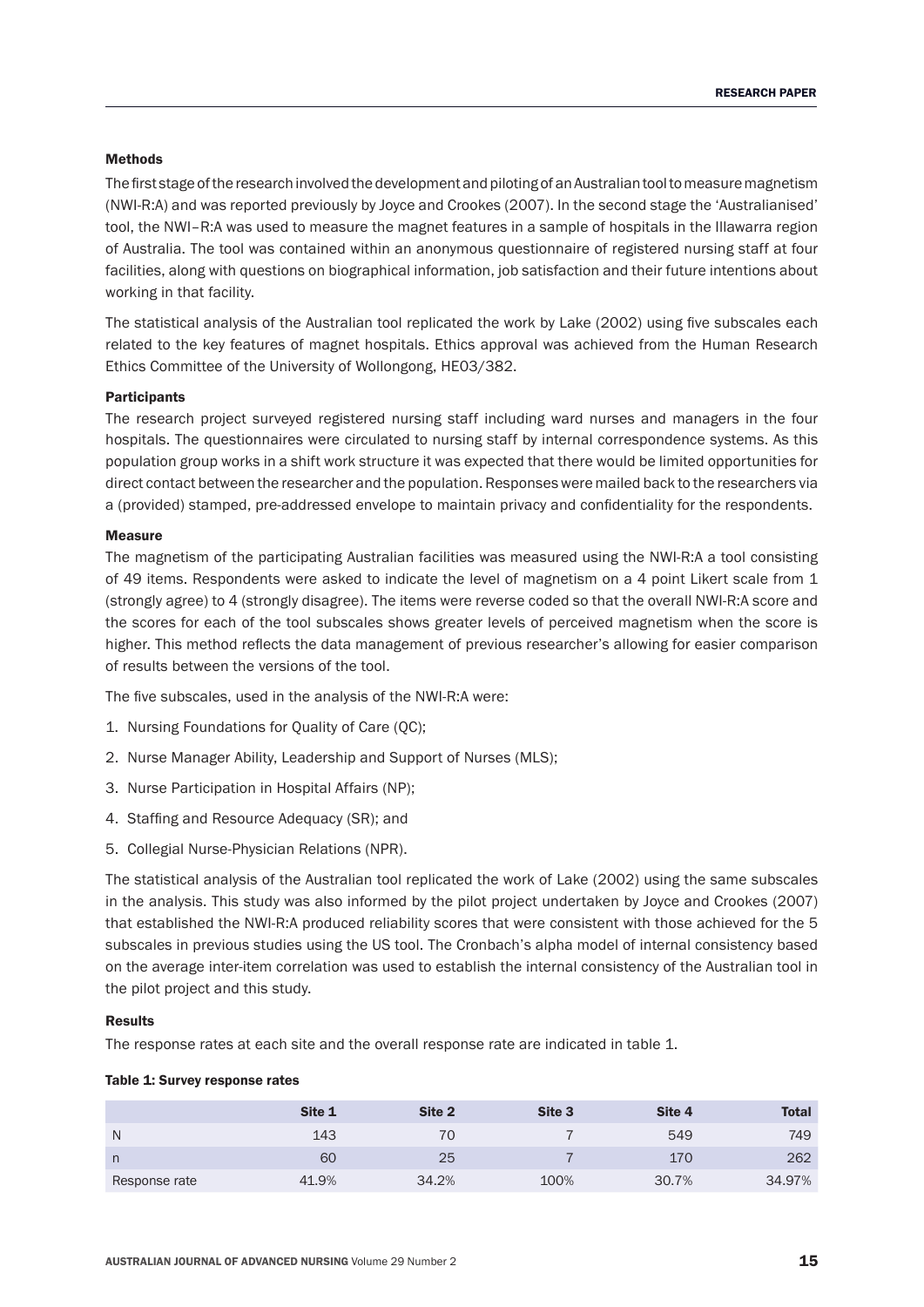Table 1 shows that the overall response rate of the total sample combining all four sites was 262 respondents equating to 34.97% of the population. This response rate includes a percentage range from 30.7% at site 4 to 100% at site 3. It was expected by the researcher that the number of respondents would be influenced by the work practices of the registered nurse population. As this population group works in a shift work structure it was expected that the limited opportunities for direct contact with the population would influence the response rate. It is also the case that management in this Area Health Service had recently undertaken a staff satisfaction survey, which may have affected the response rate.

# Demographic data

The average age of the respondents across all four sites was 40 years, the majority were female and less than 10% were male. Generally they were married, born in Australia and spoke English as their native language. In the survey study over 50% of the samples were full-time employees, 42% were employed part-time and only 3% were casual staff. Over 50% of survey respondents indicated they were in a supervisory role. The population for this research project displayed demographic characteristics that are close to the profile of the Australian registered nurse population as reported by the Australian Institute of Health and Welfare (2006) suggesting that is reflective of the target population.

# NWI‑R:A internal consistency

This data set for the survey showed an overall average internal consistency score of 0.76 indicating the NWI‑R:A has statistically acceptable levels of internal consistency (Dunn 1989).

## NWI‑R:A frequency scores

The results for the NWI‑R:A presented in table 2 show the total mean score for the tool and the mean score for each of the five subscales at the four sites. NB: higher the score, the more magnetic the workplace. The frequency score is also presented as a percentage score. This indicates the percentage number of participants that responded positively to the existence of magnet features in their workplace. This presentation of the data was included because it was considered by the researcher to be a useful addition for the reader of the patterns of participants' responses about the presence of magnet features at the facilities.

Overall scores show that three of the four sites (2, 3 and 4) had a total mean score in the positive range (< 2.5) while site 1 was the only site to have recorded a total NWI‑R:A score in the negative range. The results for the five subscales show a particular pattern of response across the four sites. All sites viewed three of the NWI-R:A subscales positively. While three sites (1, 2 and 4) viewed two subscales negatively. Specifically sites (1, 2, 3 and 4) reported positive mean scores for the magnet features relating to nursing foundations for quality care, manager ability, leadership and support and collegial nurse-physician relations. While three sties (1, 2 and 4) scored two of the magnet subscales, nurse participation in hospital affairs and staffing and resource adequacy.

The percentages of positive scores for the tool and the five subscales at the four sites shows the number of respondents who viewed the magnet features in their workplace environment positively. Table 2 shows that respondents in the survey were clearly positive in their responses that related to the three NWI‑R:A subscales of: nursing foundations for quality of care (60‑83%); nursing manager ability, leader and support of nurses (70-92%); and collegial nurse-physician relations (60-88%). However the range of response for the subscales nurse participation in hospital affairs (45‑71%) and staffing and resource adequacy (32‑57%) subscales were rated less positively by the respondents.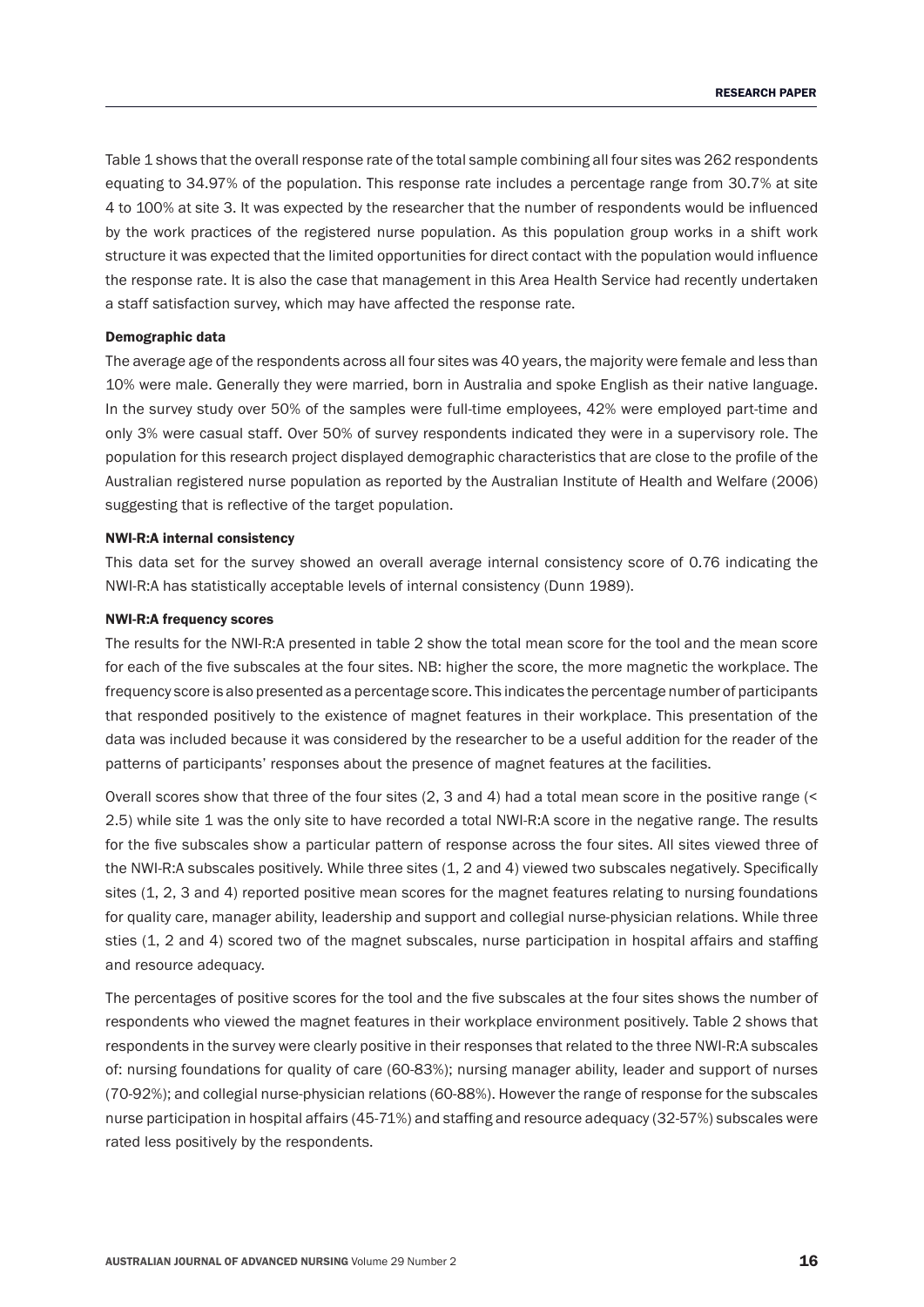#### $NWI-R:A & \text{subscales}$  Site 1 (n=60) Site 2 (n=25) Site 3 (n=7) Site 4  $(n=170)$ NWI‑R:A total Mean 2.48 2.60 2.77 2.65 SD .42 .38 .42 .48 % positive 65.9%  $50\%$  64%  $70\%$  65.9%  $65.9\%$ 1. Nursing foundations for quality of care (QC) Mean 2.61 2.69 2.83 2.89 SD .48 .47 .50 % positive 60% 85.7% 82.9% 85.7% 82.9% 85.7% 82.9% 85.7% 85.7% 85.7% 85.9% 85.7% 85.7% 85.9% 85.9% 85.9% 85.9% 85.9% 85.9% 85.9% 85.9% 85.9% 85.9% 85.9% 85.9% 85.9% 85.9% 85.9% 85.9% 85.9% 85.9% 85.9% 85.9% 85.9% 85.9% 85 2. Nurse manager ability, leadership and support of nurses (MLS) Mean 2.63 2.89 2.72 2.71 SD .75 .58 .50 .50 .56 .75 .50 .75 % positive  $\sim$  68.2%  $\sim$  71.4% 68.2% 3. Nursing participation in hospital affairs (NP) Mean 2.28 2.46 2.67 2.43 SD .54 .58 .31 .56 % positive 47.6%  $45\%$  52%  $52\%$  71.4%  $47.6\%$ 4. Staffing and resource adequacy (SR) Mean 2.35 2.35 2.22 2.11 2.61 2.35 SD .68 .63 .63 .74 .74 % positive 33.3%  $32\%$  32% 57.1% 51.2% 5. Collegial relations between nurses and physicians (NPR) Mean 2.70 3.03 3.05 2.79 SD .63 .63 .42 .63 .63 .42 .58 % positive 60% 88% 85.7% 70.6%

#### Table 2: NWI‑R:A total and subscale scores

# Nursing foundations for quality of care (QC)

The mean scores for the Nursing Foundations for Quality of Care (QC) subscale were rated in the positive range at each site. On average, more than 60% of the respondents scored this subscale favourably with the percentage of positive scores ranging between 60% and 86%. At three sites (2, 3 and 4) over 70% of respondents gave a positive response to this subscale. This suggests that the majority of respondents considered that the relationships established with patients in their areas are productive and contribute to what they consider to be a high standard of care.

#### Nurse manager ability, leadership and support of nurses (MLS)

Data on the Nurse manage ability, leadership and support for nurses (MLS) subscale showed three sites (1, 3 and 4) had close to 70% of the respondents scoring a positive response. Site 2 had an even higher number with 92% of respondents scoring this subscale positively. The mean scores of this subscale at the four sites thus recorded average scores that were in the positive range. The favourable results from the NWI-R:A in this magnet area, provides evidence that the respondents tendered to consider their nursing leaders to be competent and possess a relevant professional profile within nursing. The responses also suggest the respondents considered their managers to be highly visible and were readily available to them to provide adequate support and direction.

# Nurse participation in hospital affairs (NP)

The mean scores in the subscale nurse participation in hospital affairs (NP) show that all the sites except site 3 recorded mean scores close to the midpoint in the range. From the results on the percentage of respondents scoring the NP subscale positively it can be seen that three of the sites (1, 2 and 4) had similar scores at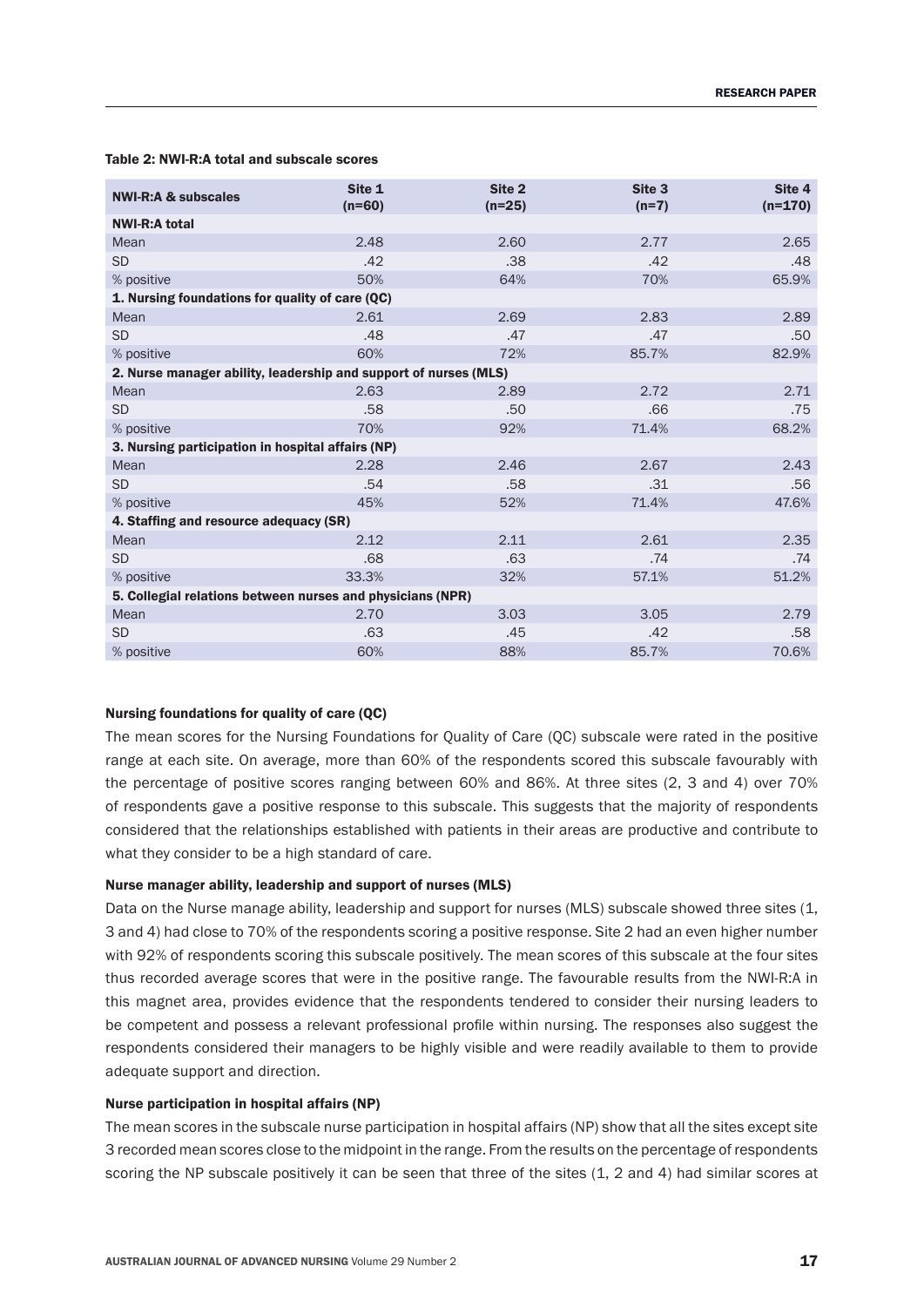around 50%. In contrast site 3 recorded a 20% higher positive response (at 71.4%) indicating the nursing staff there viewed their level of representation in hospital committees and involvement with decision making about hospital affairs was somewhat higher than at the other 3 sites.

# Staffing and resource adequacy (SR)

The subscale for staffing and resource adequacy considers the availability of resources in the organisation. This subscale recorded the lowest mean scores and amongst the lowest percentage of positive scores for the five subscales across all four sites. While sites 3 and 4 had over 20% more respondents indicating positive scores than for sites 1 and 2, this subscale still rated the lowest for site 3 and second lowest for site 4 indicating staff resources to do the job were generally viewed negatively by the survey respondents across all four sites.

# Collegial nurse‑physician relations (NPR)

The subscale collegial nurse‑physician relation (NPR) was viewed positively at all sites with the scores ranging from 60% (site 1) to 86% (site 2). Professional relationships between medical and nursing staff at all four sites would therefore appear to be productive and to be viewed positively by respondents across all four sites.

# **DISCUSSION**

The researchers consider the number of respondents at each of the sites to be a reasonable number taking into account the limitations in accessing the population. In the context of staff participation it is pertinent to reiterate this survey was distributed soon after a workplace survey initiated by the nursing management of the facilities. This may have had an impact on the response rate as staff may have been reluctant to complete two surveys within close proximity of each other. Furthermore, as with any such study sample the researchers are careful about generalising the findings. The primary aim of this project was to measure magnet features in Australian facilities using a newly developed tool. Perhaps the most important point to make is that participants rate their work environment, not workplaces generally. Over time then, the main issue will be the proportion of respondents from a given workplace and aggregated data will be almost meaningless, at least from the perspective of being able to act in a specific workplace, based on generic data collected.

# Magnetism in Australian facilities

The data demonstrates the nursing staff of the surveyed facilities were clearly positive in their responses related to the three NWI-R:A subscales of: nursing foundations for quality of care; nurse manager ability, leadership and support for nurses; and collegial nurse-physician relations. While the 'nurse participation in hospital affairs' and 'staffing and resource adequacy' subscales were rated less positively by the respondents. Staffing and resource adequacy stands out as the most negatively viewed feature by the study participants indicating this is an area that requires attention by these facilities.

The findings from this project that the quality of care provided by participants was considered to be of a high standard despite the absence of decision making opportunities for them, along with concern about limited staff and resources. These findings reflect the results of equivalent international and domestic research studies. In a large UK study of over 10,000 nurses Rafferty et al (2001), reported that despite recognised shortcomings in their workplace environments, nurses generally viewed the quality of care provided to be of a high standard. In a recent Australian research study by Duffield et al (2007) a significant number of Australian nurses also indicated they provided a high quality of care to patients within the resource poor environments.

The majority of research findings that focussed on the impact of leadership styles report that more supportive managers are more likely to have staff express higher levels of job satisfaction and remain in their positions (Sourdif 2004; Janney et al. 2001; Chan and Morrison 2000; Boyle et al 1999). Only one study by Tourangeau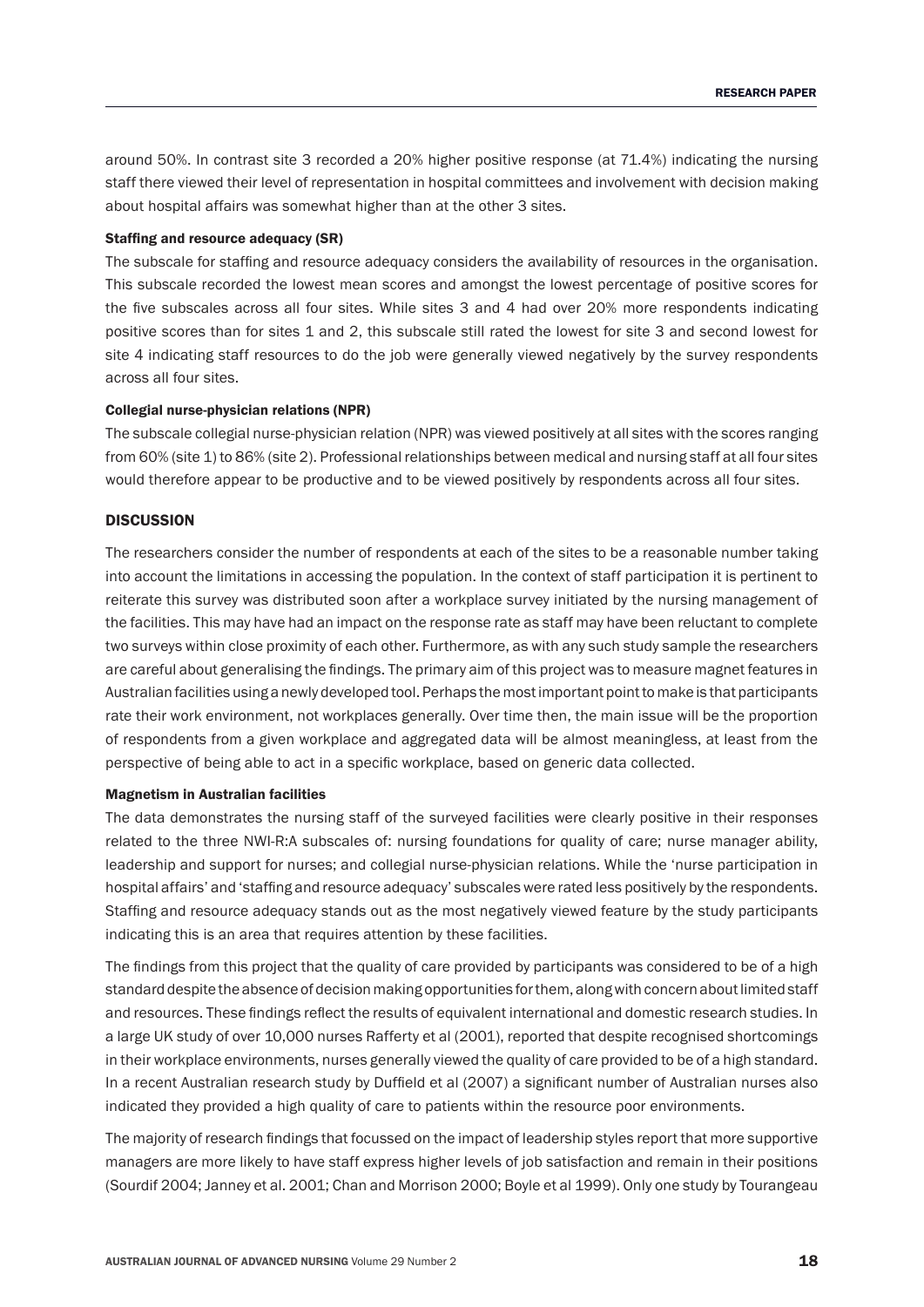and Cranley 2006 found differing results to this. In a large descriptive survey of over 13,000 Canadian nurses using the NWI‑R they found the key determinants of nurses' intention to remain employed in current hospitals of employment are age, gender and job satisfaction.

In a recent comparative study by Stordeur and D'Hoore (2007) of over 1000 nurses from 12 Belgian hospitals the researchers found that support and quality of nursing leadership reported by staff were similar in both the identified attractive and conventional hospitals. The interesting aspect of this study however was the relationships that existed with nursing management were found to be more positive in the identified attractive hospitals.

Research conducted by Laschinger et al (2003) from a nursing population in Ontario tested the impact of workplace empowerment on job satisfaction finding that where nursing leaders develop a workplace environment that is empowering it can positively influence job satisfaction. Hoffart and Woods (1996) described the work environment most conducive to retaining nurses is an environment empowers nurses through opportunities for their control over the work environment. Estabrooks et al (2002) later confirmed that a positive nursing work environment enabling nurses' autonomy and involvement in professional practice decision making is important.

A significant issue in the retention of staff across a number of countries including Australia is they believe they have insufficient resources available to them in the practice environment and this impacts on patient health care outcomes. The findings from this study and the research by Duffield et al (2007) have further substantiated the view that Australian nurses working in the state of New South Wales believe they have insufficient resources available to them in the work environment and as a result are less satisfied with their workplace.

# Comparison of Australian magnetism with international findings

A consideration of the overall scores from this project for the NWI‑R:A show the mean scores for the Australian facilities measured in this survey were generally positive with the mean score ranging between 2.48-2.77. Comparing these mean scores to the international data from studies using the US tool and its derivatives needs to be considered within the identified limitations that occur with the variation in analysis of the tools.

Early work by Aiken et al (2000) that reported magnet hospitals with a mean score of 2.99 and non‑magnet hospitals with scores of 2.83 represents a calculation for magnet features that uses only three subscales: autonomy, control over practice and nurse-physician relationships. The work undertaken by Lake (2002) in a review of two data sets of research into magnet hospitals reported the mean score for the magnet hospitals (n=1610) as 2.95 while for non‑magnet hospital it was 2.5. While these results were calculated from the US tool they provide for a more meaningful comparison to the findings of this project because the same five subscales are used in the analysis of the data. The designated magnet hospitals in the Lake (2002) study report mean scores that are higher than the four hospitals in the Australian study while the non-magnet hospitals report similar scores to the lowest score for this project.

Another relevant study to consider is the work by Choi et al (2004) in a national survey of over 2,000 critical care nurses reported the magnet hospitals with a mean score of 3.19 and 2.91 for non-magnet hospitals. As identified with the body of work undertaken by Aiken et al (2000) this study also used a tool derived from the US tool but with a variation in the structure of the subscales. The results indicate higher mean scores for both the magnet and non‑magnet hospitals. While this is an interesting result it needs to be noted that the project was undertaken in a specialised care area in the Canadian health system, something the authors identified as possibly influencing the difference in the findings from those of the US research.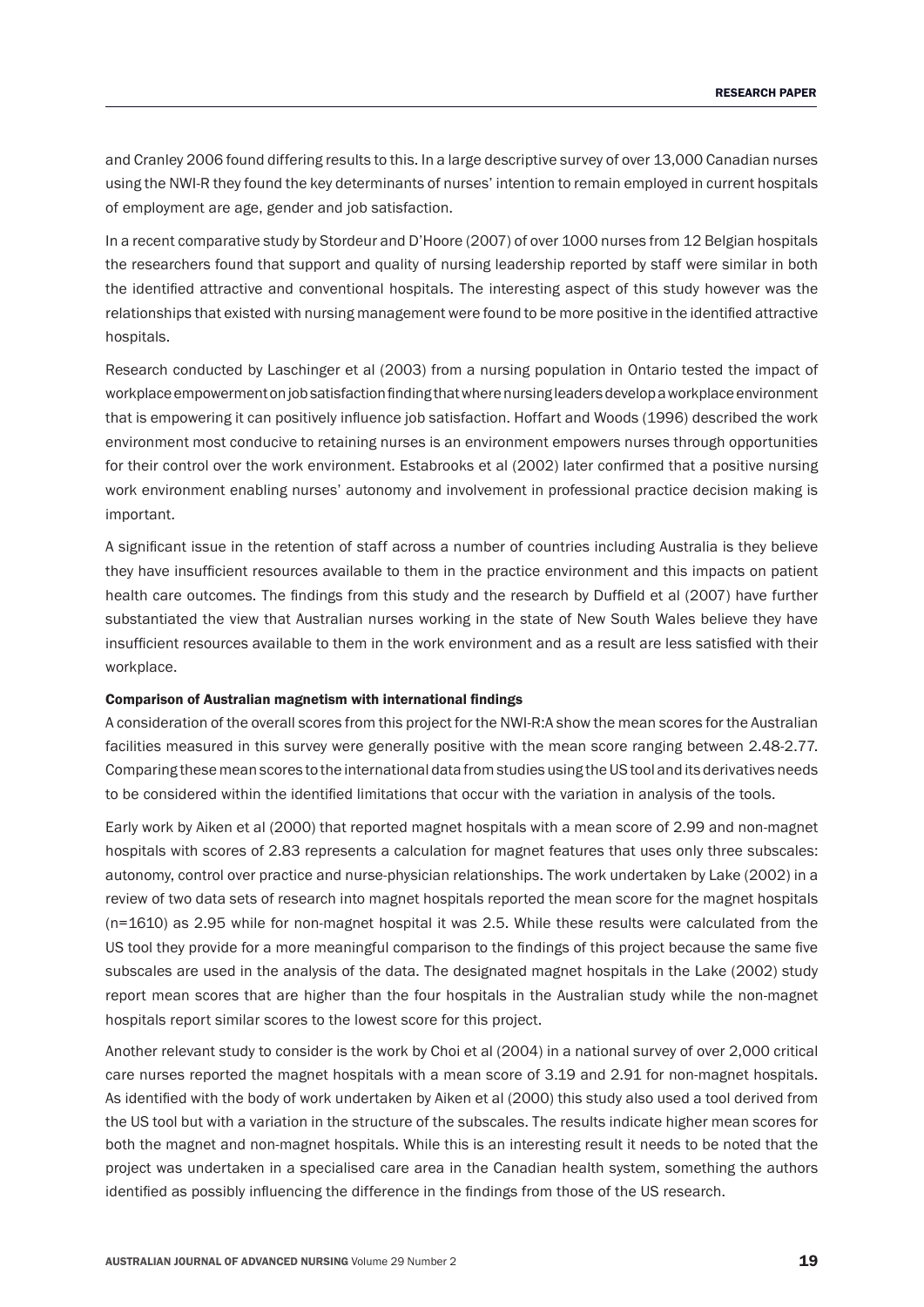The more recently published work by Lake and Friese (2006) and Friese et al (2008) provides the most relevant data for comparison with the findings from this project. This body of work has identified categories for hospitals using the aggregate mean scores from the PES‑NWI. These categories are unfavourable nurse practice environments (scores > 2.5 for 0‑1 subscale), mixed (scores > 2.5 for 2‑3 subscales) and favourable (scores > 2.5 for 4‑5 subscales). Friese et al (2008) in a review of 164 hospitals in the US reported 12 hospitals as unfavourable, 118 mixed and 34 favourable. The average mean score reported for each of the five subscales by Friese et al (2008) were NP ‑ 2.33, QC ‑ 2.84, MLS ‑ 2.38, SR ‑ 2.20, NPR ‑ 2.75. While this project identified means for the five subscales as being NP - 2.46, QC - 2.75, MLS - 2.38, SR - 2.29, NPR -2.89. The two subscales of QC and NPR are positive in both study findings while the subscales for SR and NP are both in the negative score range. The major difference is with the results for the MLS subscale in the US study the mean score is in the negative range while in this study it is in the positive range.

# Recommendations and implications

The development of an Australian tool the NWI‑R:A allows for the measurement of magnet features in Australian facilities. The results of this study indicate the respondent's views of the presence of magnet organisational features in their workplace. Further use of the Australian tool in measuring magnet organisational features across a broad range of Australian facilities will provide information about the magnetism of hospitals in Australia. Recently Lake (2007) has undertaken a systematic review of instruments used in the measurement of nursing practice environments. This work assessed relevant tools on three criteria: the theoretical relevance of the tool; the usability and the number of citations for the tool. As a result of this rigorous review the structure and analysis of the tool used in this project has been supported as the most appropriate contemporary measure for the nurse practice environment.

It has been established in this project that the nursing staff perceived the foundations for quality of care they provided to be of a high standard despite the absence of decision making opportunities and adequate staff resources. The implication of this finding being that a key determinant of nurse's perceived satisfaction is that they have a work environment that they believe supports them in delivering quality care. Alternately it could be suggested that the participating nurses in this study and others report a high quality of care because their professional conscious prevents them from considering otherwise. This leads to a recommendation for health services to monitor and acknowledge quality care to inform the staff of the care being provided at the facility. It also warrants a recommendation for health services to provide the specific resources identified as necessary by nursing staff for the provision of quality care. This requires further exploration of what resources are required for the provision of quality care.

It was expected that the results of this study would reflect the majority of research findings that have supported the view that nurses in magnet hospital rate the leadership styles of their managers as supportive. (Sourdif 2004; Janney et al. 2001; Chan and Morrison 2000; Boyle et al 1999). The implication of the findings from this project supported by the majority of literature is that the development of leadership and leaders in health care services is an important aspect for improving the magnetism of facilities.

It has been consistently found in the literature and affirmed by this study that nurse–physician relationships are perceived favourably by nurses (O'Brien-Pallas et al 1997; Laschinger et al 2001; Duffield et al 2007). The implications being that while the quality of nurse–physician relationships is currently good organisations wanting to improve magnetism should facilitate the maintenance of these relationships. A recommendation arsing from this data is for the ongoing development of multidisciplinary health relationships as a strategy for improving the practice environment.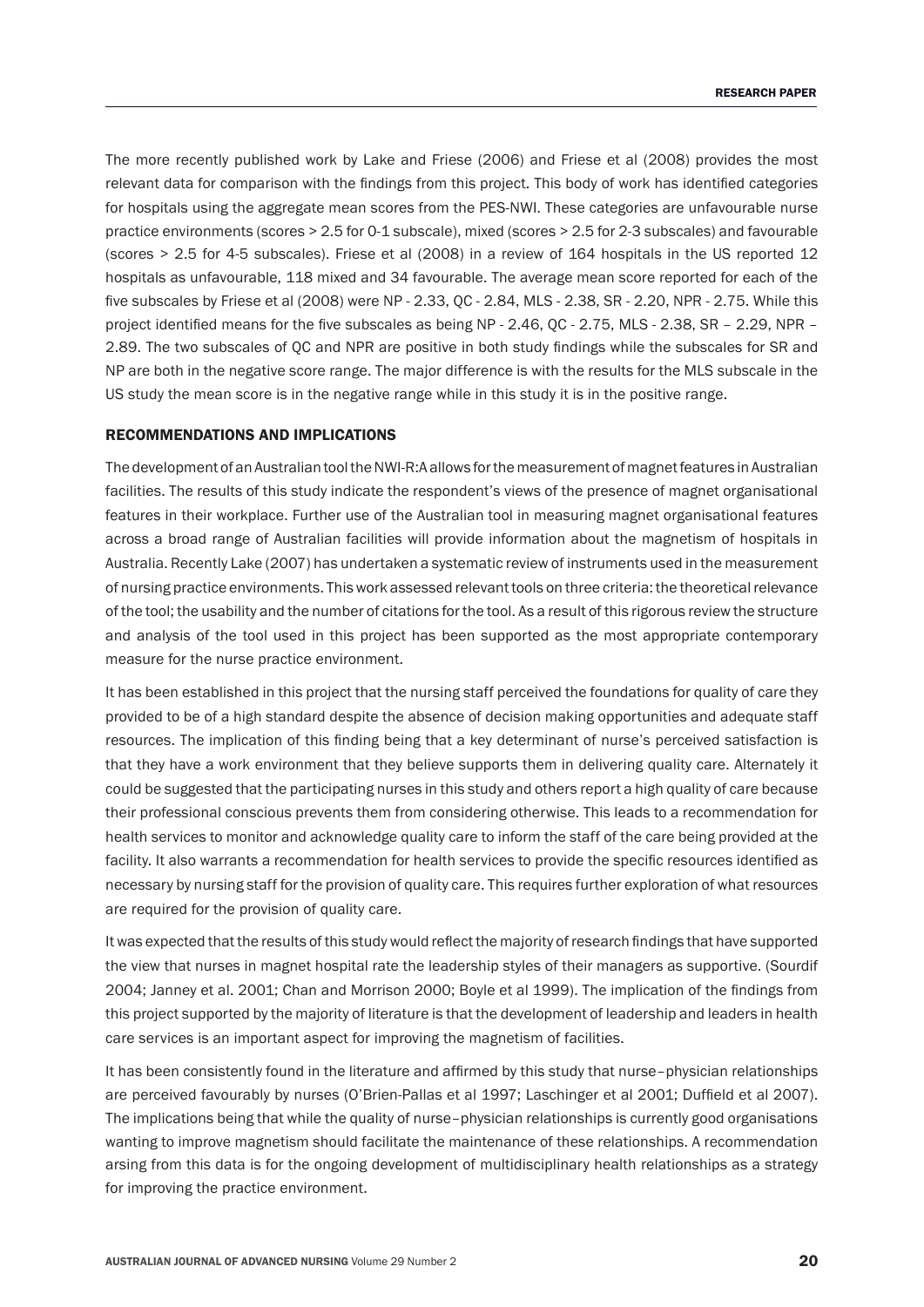The negative perceptions of Australian nurses abouttheirinvolvementin the decision making process identified in this project and supported by the Duffield et al 2007 study shows that nurses continue to express the need for more control over their work environment. These findings highlight the necessity for organisations to empower nursing staff within the workplace. A strategy recommended for improving the magnetism of the organisation.

A number of studies including this project have identified the negative effects inadequate staffing resources have on nursing staff perceptions of the professional practice environment (Joyce and Crookes 2007; Clarke et al 2002; Sibbald 1999; Nolan et al. 1998a). Day et al (2007) in an Australian study presented similar findings to the results of this project regarding a perceived inadequacy of resources by nursing staff for achieving organisational goals. The implications arising from the strong evidence that nurses believe they are inadequately resourced are that health services must identify the areas that are seen to be lacking in the current professional practice environment. Further research is recommended by a number of researchers in an attempt to more clearly identify the resources required to improve the work environment.

The work, undertaken in the development and measurement of the NWI–R:A tool, one that is relevant to the Australian context, allows for research into magnet organisations to be progressed. The measurement of magnetism in a variety of health facilities has produced information about the presence of magnet features in the Australian context. The future includes ongoing measurement with the development of strategies, so as to allow the provision of constructive advice to organisations on how to improve magnetism within their organisations. Given the impact of magnetism on the practice environment, the significance of this work for Australian nursing seems obvious.

#### REFERENCES

Aiken, L.H., Smith, H.L., and Lake, E.T. 1994. Lower Medicare mortality among a set of hospitals known for good nursing care. *Medical Care,* 32:771‑787.

Aiken, L.H., Sloane, D.M., and Lake, E.T. 1997, Satisfaction with inpatient AIDS care: A national comparison of dedicated and scattered-bed units. *Medical Care,* 35:948‑962.

Aiken,L.H., Sloane, D.M., Lake, E.T., Sochalski, J., and Weber, A. 1999. Organization and outcomes of inpatient AIDS care. *Medical Care,*  37(8):760‑772.

Aiken, L.H., and Havens, D.S. 2000. The Magnet Nursing Services Recognition Program: A comparison of two groups of magnet hospitals. *American Journal of Nursing,* 100(3):26‑35.

Aiken, L.H., and Patrician, P.A. 2000. Measuring Organizational Traits of Hospitals: The Revised Nursing Work Index. *Nursing Research,*  49(3):146‑153.

Aiken, L.H., Clarke, S.P., Sloane, D.M., Sochalski, J.A., Busse, R., Clarke, H., Giovannetti, P., Hunt, J., Rafferty, A.M., and Shamian, J. 2001. Nurses' reports on hospital care in five countries. *Health Affairs,* 20(3):43‑53.

Buchan, J. 1994. Lessons from America? US magnet hospitals and their implications for UK nursing. *Journal of Advanced Nursing,*  19(2):373‑384.

Buchan, J. 1997. Magnet hospitals: what's the attraction. *Nursing Standard,* 12(7):22‑25.

Buchan, J. 1999. Still attractive after all these years? Magnet hospitals in a changing health care environment. *Journal of Advanced Nursing,* 30(1):100‑108.

Dunn, G. 1989. *Design and Analysis of Reliability Studies Edward Arnold*. London.

Ganley, H. 1991. Insight into Magnet hospitals. *The Lamp*, April: 22‑24.

Khan, M.E. and Manderson, L. 1992. Focus groups in tropical disease research. *Health Policy and Planning,* 7(1):56‑66.

Kingry, M.J., Tiedje, L.B. and Friedman, L.L. 1990. Focus groups: A research technique for nursing. *Nursing Research,* 39(2):124‑125.

Kramer, M., and Schamlenberg, C. 1988a Magnet Hospitals: Part 1 Institutions of Excellence. *JONA,* 18(1):13‑23.

Kramer, M., and Schamlenberg, C. 1988b. Magnet Hospitals: Part 2 Institutions of Excellence. *JONA,* 18(2):1‑19.

Kramer, M., and Hafner, L.P. 1989. Shared values: Impact on staff nurse job satisfaction and perceived productivity. *Nursing Research,*  38(3):172‑177.